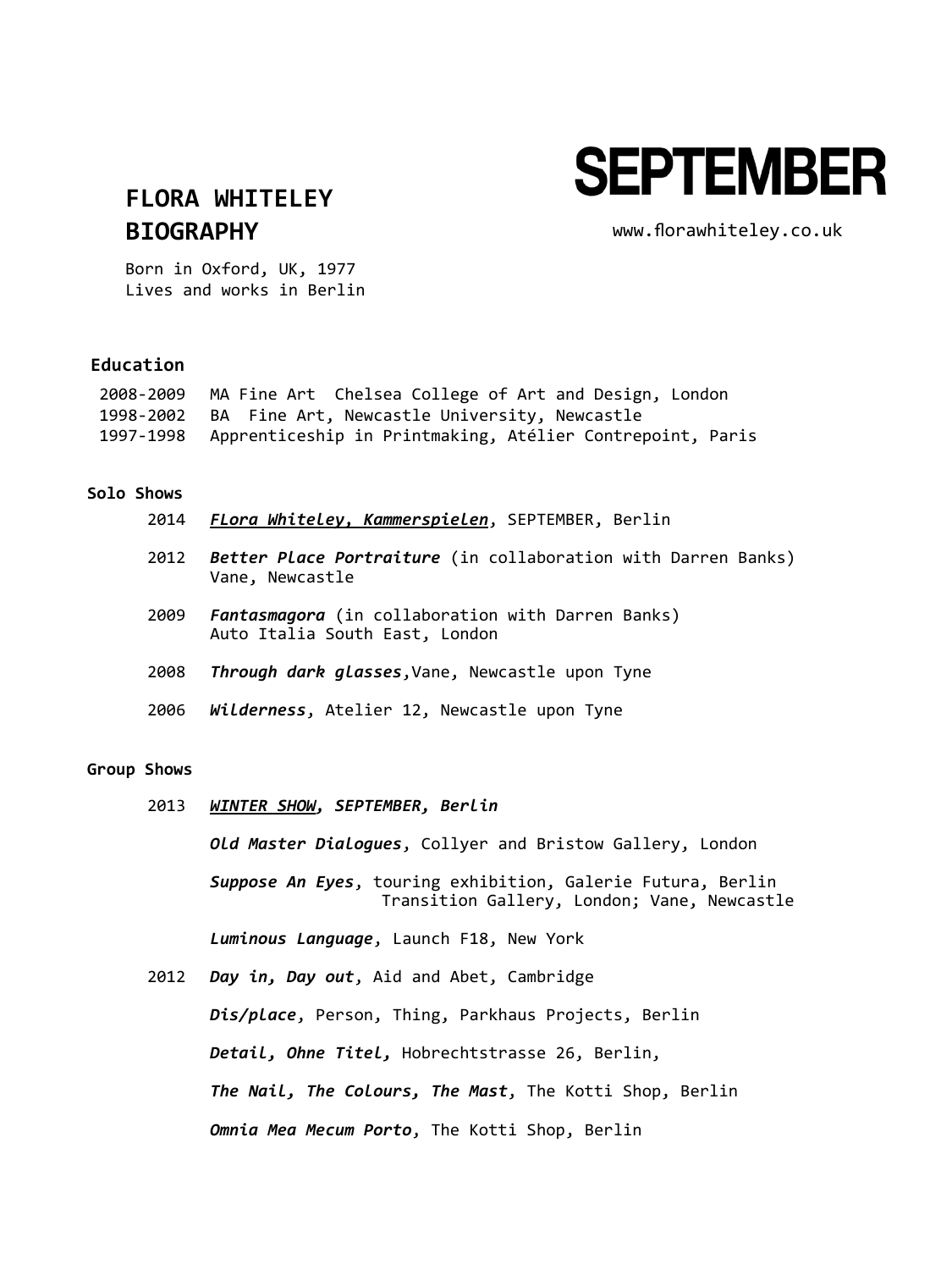

We-Sa 11-18 and by appointment

- 2011 *Visions of the Coming Community*, Birkbeck, Universtiy of London *A Retrospective*, Bedlam Gallery, London *Hunting*, Cobden Club, London
- 20010 *Prop*, The Whitechapel Gallery East End Academy Studio Prize Exhibition, The Holywell Centre, London

*Surreal House* (events programme), Barbican Art Gallery, London

2009 *The Infinite*, The Intimate and the Impossible, Magacin u Kraljevica Marka, Belgrade

*Rotate*, The Contemporary Art Society, London

*Configuration*, Collyer and Bristow Gallery, London

Miranda Whall; Mother/Fucker - Flora Whiteley, The Ceremony, Gimpel Fils, London

*Day After Day After Day*, The Star and Shadow Cinema, Newcastle upon Tyne

*Uncommon Ground*, Vane, Newcastle upon Tyne

#### **Awards**

| 2013 ACE: Exhibition development grant             |
|----------------------------------------------------|
| 2010 The Whitechapel East End Academy Studio Award |
| 2009 ACE: Research and development grant           |
| 2004 ACE: Research and development grant           |

#### **Talks / Teaching**

|             | 2014 | Winter Show, Artist Talk, SEPTEMBER                   |
|-------------|------|-------------------------------------------------------|
|             | 2013 | Visiting lecturer, Manchester College of Art          |
|             | 2013 | In conversation, Suppose An Eyes, Vane                |
| 2011 & 2012 |      | Painting and Narrative, Goldsmiths                    |
| 2009 - 2012 |      | Drawing elective, Wimbledon College of Art and Design |
|             | 2011 | Visiting lecturer, Chelsea College of Art and Design  |
| 2004 & 2009 |      | Visiting lecturer, Newcastle University               |
|             | 2008 | In conversation with Susie Geen, Vane                 |
|             | 2004 | Introduction to my work, Market Gallery               |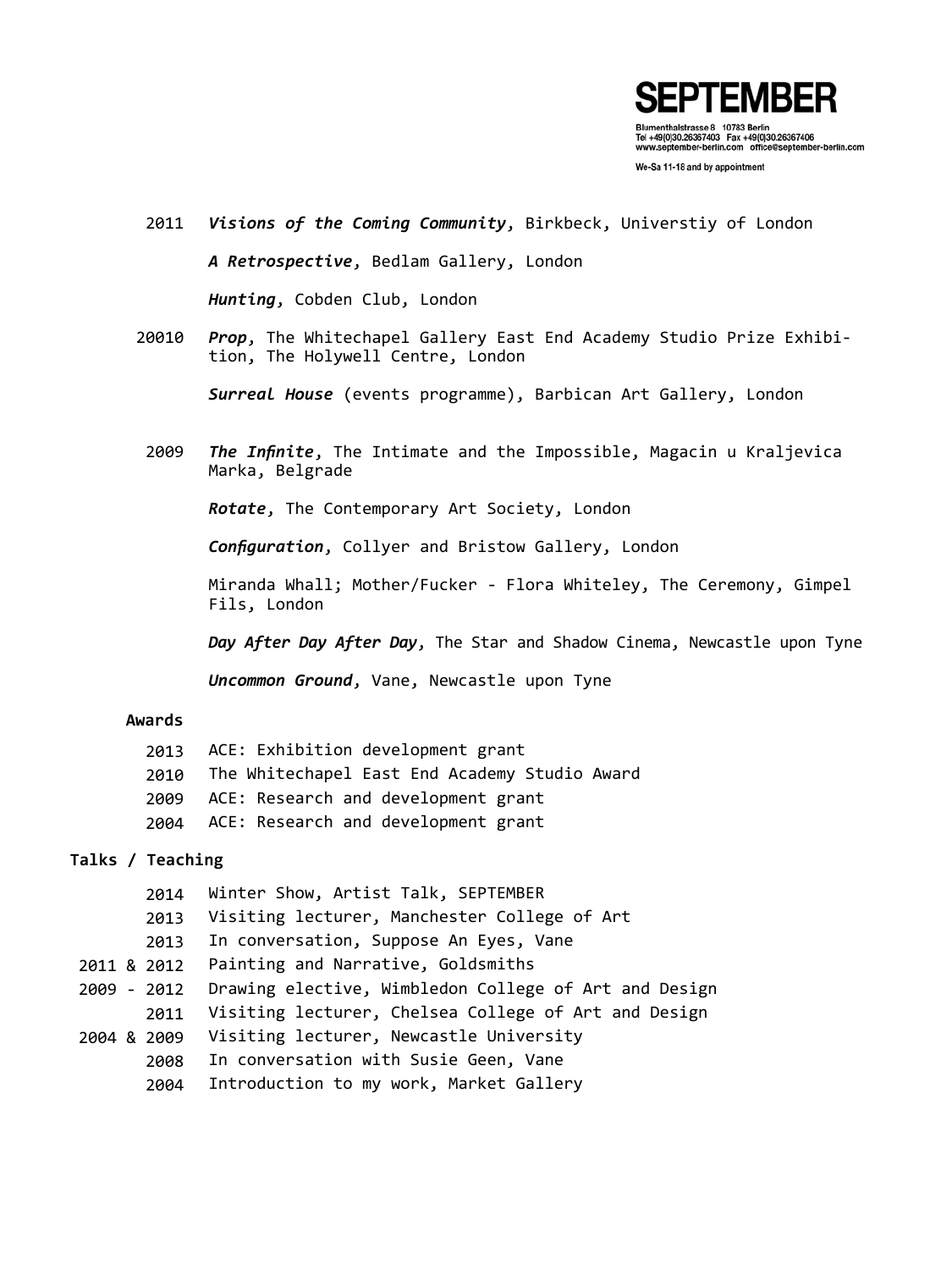

Tel +49(0)30.26367403 Fax +49(0)30.26367406 www.september-berlin.com office@september-berlin.com

We-Sa 11-18 and by appointment

#### **Biography and practice**

Flora Whiteley (born Oxford 1977) studied printmaking at the Atelier Contrepoint in Paris before going onto study fine art at Newcastle University, UK, where she specialized in painting. In 2008 she studied for an MFA at Chelsea College of Art. Since then she has exhibited internationally both as a solo artist and performing in collaboration with Darren Banks as 'Better Place Portraiture'.

Since graduating Flora Whiteley has organised and co-curated several exhibitions which have been developed with the help of awards from the Arts Council of England. The most recent of these was the international touring exhibition 'Suppose An Eyes'.

Flora Whiteley paints, re-using images collected from newspaper cuttings, snapshots, snippets of descriptive text and art-history. When hung together in a gallery these paintings start to create environments laden with cross-references and a sense of the unknowable. Some of the paintings are self-contained and some act as fragments of stage-set and as depictions of objects or props (turning the viewer into a player). The paintings use a stylistic language that is borrowed from early 20th century painting, but filtered through cinema; from the sets of Expressionistic films to the heightened artificiality found in Technicolor.

These are self-conscious paintings. They aren't windows onto other worlds asking us to suspend disbelief. They don't deny their painted nature and they take pleasure in playing with depiction and reference. If we try to look deeply into them we come up against their shallow pictorial space; pictures of pictures on walls, screens, paintings of paintings, mirrors that look back out at us. But they are also objects in themselves; thinly painted, colourful arrangements.

When they allow us in they don't offer a narrative, instead they construct a world of shifting spaces. The action takes place elsewhere. They are props and backdrops brought into centre stage, the inanimate in revolt, the curtain drawn in front of your face.